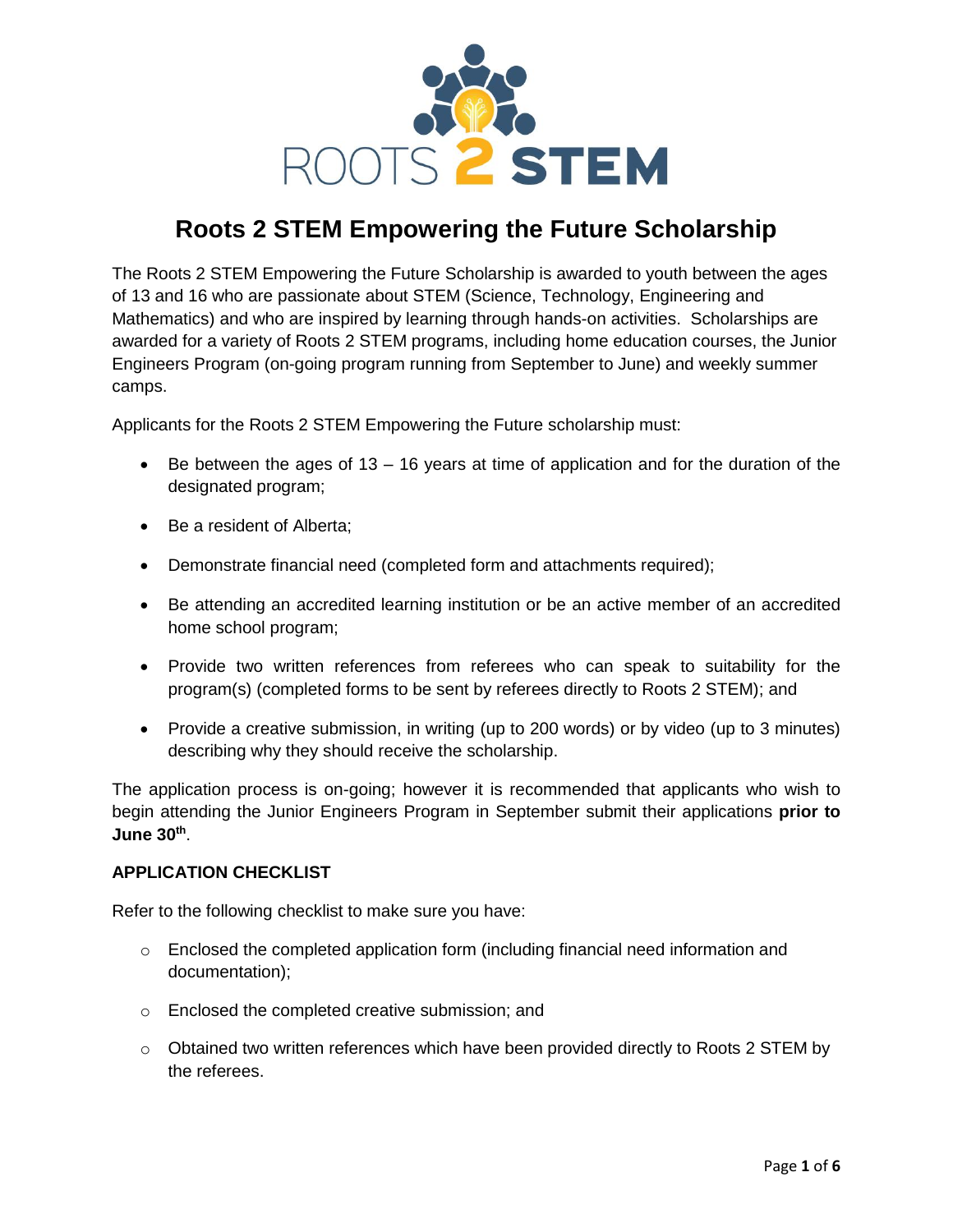

# **Roots 2 STEM Empowering the Future Scholarship Application Form**

# **1. STUDENT'S PERSONAL INFORMATION** \_\_\_\_\_\_\_\_\_\_\_\_\_\_\_\_\_\_\_\_\_\_\_\_\_\_\_\_\_\_\_\_\_\_\_\_\_\_\_\_\_\_\_\_\_\_\_\_\_\_\_ \_\_\_\_\_\_\_\_\_\_\_\_\_\_\_\_\_\_\_\_\_\_\_\_\_\_ STUDENT'S FULL NAME **EXECUTE:** THE STUDENT'S FULL NAME \_\_\_\_\_\_\_\_\_\_\_\_\_\_\_\_\_\_\_\_\_\_\_\_\_\_\_\_\_\_\_\_\_\_\_\_\_\_\_\_\_\_\_\_\_\_\_\_\_\_\_\_\_\_\_\_\_\_\_\_\_\_\_\_\_\_\_\_\_\_\_\_\_\_\_\_\_\_\_\_\_\_\_\_ STUDENT'S ADDRESS **\_\_\_\_\_\_\_\_\_\_\_\_\_\_\_\_\_\_\_\_\_\_\_\_\_\_\_\_\_\_\_\_\_\_\_\_\_\_\_\_\_\_\_\_\_\_\_\_** \_**\_\_\_\_\_\_\_**\_\_\_\_\_**\_\_\_\_\_\_\_\_\_\_\_\_\_\_\_** CITY / PROVINCE POSTAL CODE PHONE NUMBER **\_\_\_\_\_\_\_\_\_\_\_\_\_\_\_\_\_\_\_\_\_\_\_\_\_\_\_\_\_\_\_\_\_\_\_\_\_\_\_\_\_\_\_\_\_\_\_** EMAIL ADDRESS **2. STUDENT'S EDUCATION INFORMATION \_\_\_\_\_\_\_\_\_\_\_\_\_\_\_\_\_\_\_\_\_\_\_\_\_\_\_\_\_\_\_\_\_\_\_\_\_\_\_\_\_\_\_\_\_\_\_ \_\_\_\_\_\_\_\_\_\_\_\_\_\_\_\_\_\_\_\_\_\_\_\_\_\_\_\_** CURRENT EDUCATIONAL INSTITUTION OR GROUP GRADE LEVEL ATTAINED **3. PRIMARY PARENT/GUARDIAN'S PERSONAL INFORMATION** \_\_\_\_\_\_\_\_\_\_\_\_\_\_\_\_\_\_\_\_\_\_\_\_\_\_\_\_\_\_\_\_\_\_\_\_\_\_\_\_\_\_\_\_\_\_\_\_\_\_\_\_\_ \_\_\_\_\_\_\_\_\_\_\_\_\_\_\_\_\_\_\_\_\_\_\_\_\_\_\_\_\_\_\_ PRIMARY PARENT/GUARDIAN'S FULL NAME **OCCUPATION/SOURCE OF INCOME** \_\_\_\_\_\_\_\_\_\_\_\_\_\_\_\_\_\_\_\_\_\_\_\_\_\_\_\_\_\_\_\_\_\_\_\_\_\_\_\_\_\_\_\_\_\_\_\_\_\_\_\_\_\_\_\_\_\_\_\_\_\_\_\_\_\_\_\_\_\_\_\_\_\_\_\_\_\_\_\_\_\_\_\_ ADDRESS **\_\_\_\_\_\_\_\_\_\_\_\_\_\_\_\_\_\_\_\_\_\_\_\_\_\_\_\_\_\_\_\_\_\_\_\_\_\_\_\_\_\_\_\_\_\_\_\_** \_**\_\_\_\_\_\_\_**\_\_\_\_\_**\_\_\_\_\_\_\_\_\_\_\_\_\_\_\_**

CITY / PROVINCE POSTAL CODE CONTACT PHONE NUMBER

**\_\_\_\_\_\_\_\_\_\_\_\_\_\_\_\_\_\_\_\_\_\_\_\_\_\_\_\_\_\_\_\_\_\_\_\_\_\_\_\_\_\_\_\_\_\_\_** EMAIL ADDRESS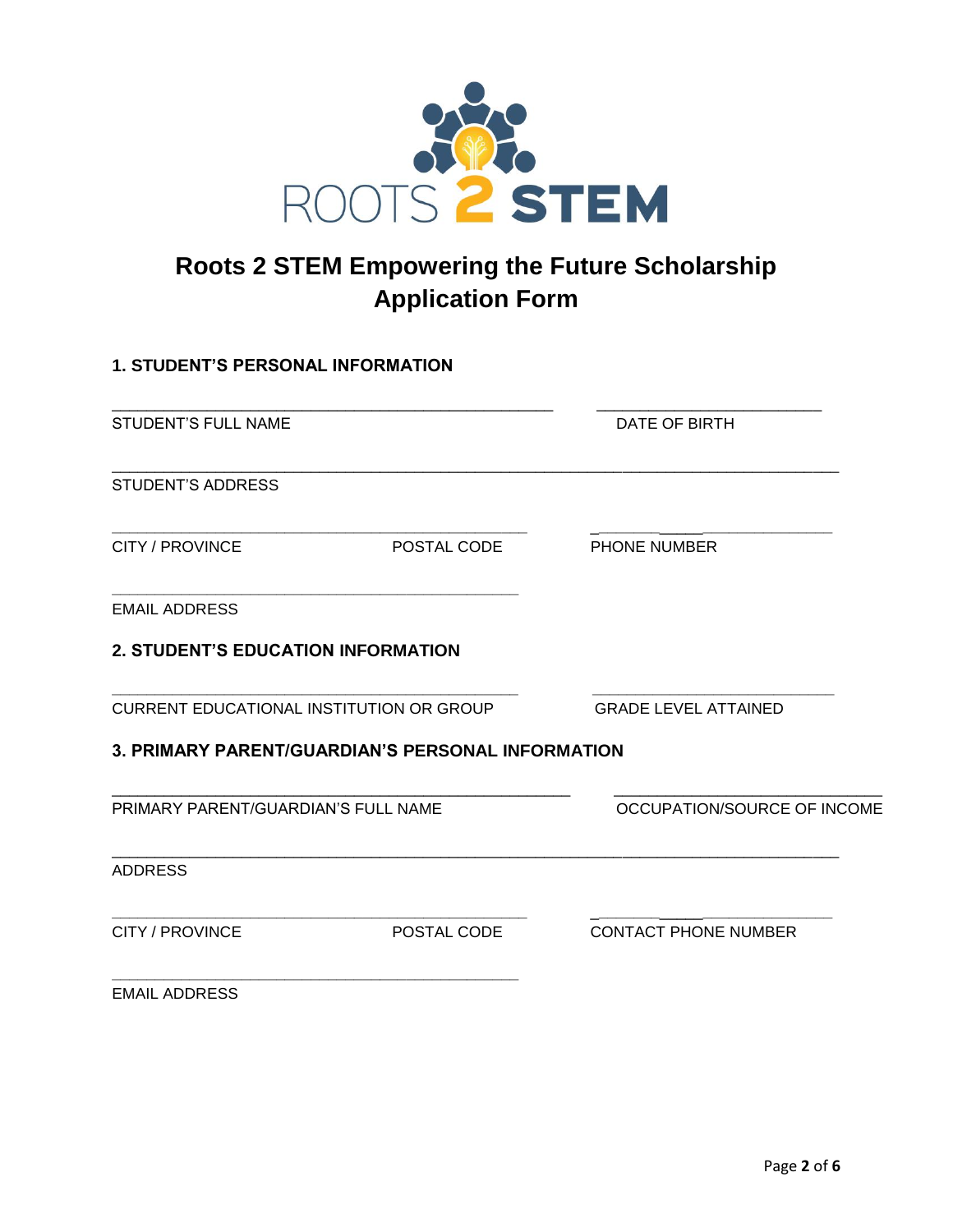## **4. SECONDARY PARENT/GUARDIAN'S PERSONAL INFORMATION (If applicable)**

| SECONDARY PARENT/GUARDIAN'S FULL NAME |             | OCCUPATION/SOURCE OF INCOME |  |
|---------------------------------------|-------------|-----------------------------|--|
| <b>ADDRESS</b>                        |             |                             |  |
| CITY / PROVINCE                       | POSTAL CODE | <b>CONTACT PHONE NUMBER</b> |  |
| <b>EMAIL ADDRESS</b>                  |             |                             |  |

### **5. FAMILY FINANCIAL BUDGET**

#### **NOTE: APPLICATIONS MISSING FINANCIAL DOCUMENTS WILL NOT BE CONSIDERED.**

| <b>Monthly Expenses</b>                        | <b>Monthly Income</b>                          |              |  |
|------------------------------------------------|------------------------------------------------|--------------|--|
| <b>RENT / MORTGAGE</b>                         | \$<br><b>NET PAY FROM EMPLOYMENT:</b>          | \$           |  |
| <b>TELEPHONE</b>                               | <b>GOVERNMENT ASSISTANCE/BENEFITS</b>          |              |  |
| UTILITIES, GAS                                 | <b>INCOME FROM OTHER SOURCES</b>               |              |  |
| <b>FOOD AND HOUSEHOLD</b>                      | <b>MAINTENANCE FOR CHILDREN</b>                |              |  |
| <b>TRANSPORTATION COSTS (CAR, BUS)</b>         |                                                |              |  |
| <b>CHILD CARE</b>                              | <b>ASSETS</b>                                  | <b>VALUE</b> |  |
| <b>MEDICAL</b>                                 | <b>VEHICLES:</b>                               |              |  |
| <b>EDUCATIONAL</b>                             | <b>PROPERTY</b>                                |              |  |
| <b>SPECIAL SERVICES</b>                        | <b>SAVINGS</b>                                 |              |  |
| <b>DEBTS/LOAN PAYMENTS</b>                     | <b>OTHER</b>                                   |              |  |
| <b>OTHER</b>                                   | <b>TOTAL ASSETS</b>                            |              |  |
| <b>TOTAL FIXED MONTHLY</b><br><b>EXPENSES:</b> | \$<br><b>TOTAL FIXED MONTHLY INCOME:</b><br>\$ |              |  |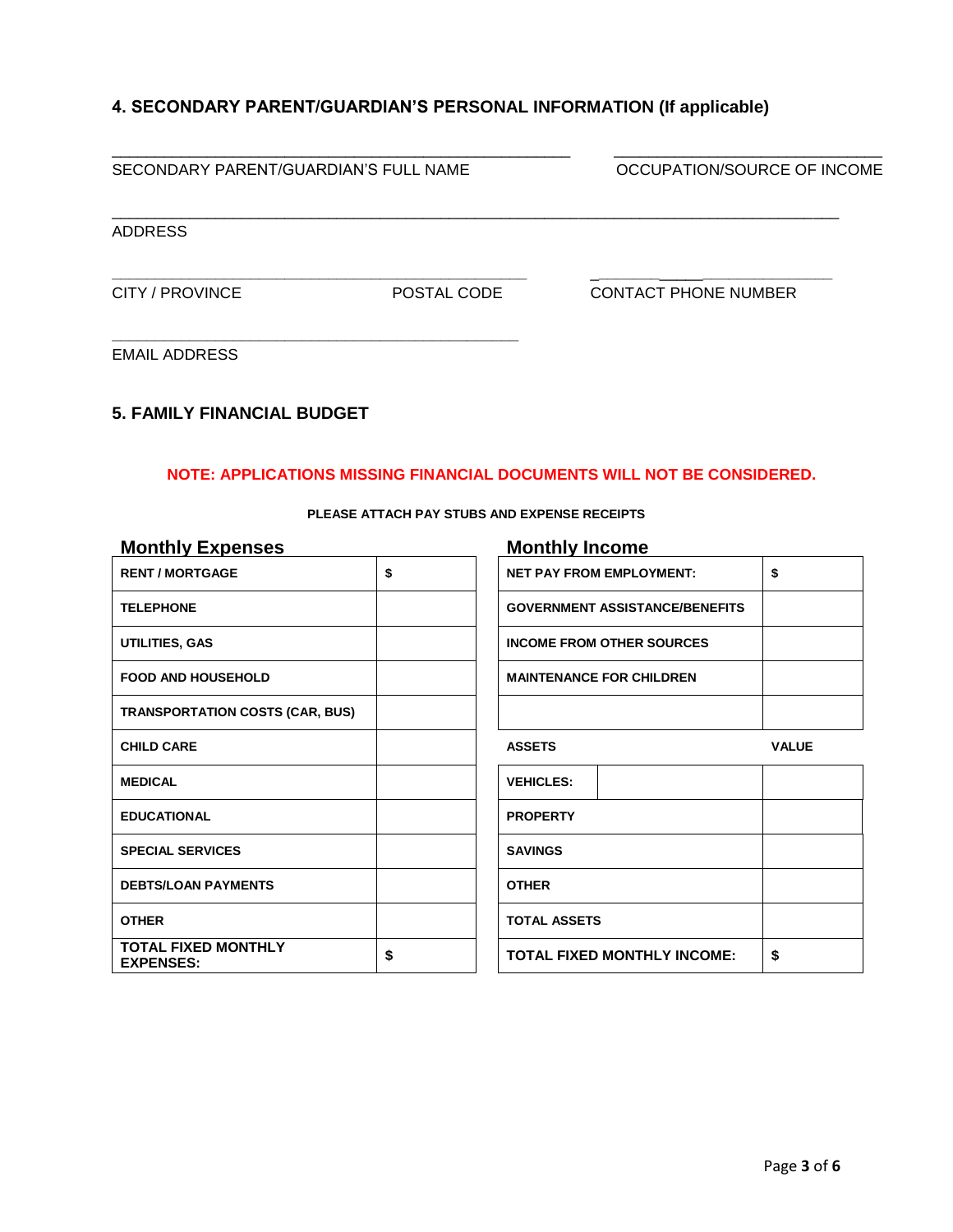## **6. SIGNATURE**

All the information I have provided in this application and any supporting documents are true to the best of my knowledge. By signing below, I give my expressed consent to be contacted via phone or by email by Roots 2 STEM. If you do not wish to give your expressed consent for email correspondence, please let us know at [info@roots2stem.ca.](mailto:info@roots2stem.ca)

**\_\_\_\_\_\_\_\_\_\_\_\_\_\_\_\_\_\_\_\_\_\_\_\_\_\_\_\_\_\_\_\_\_\_\_\_\_\_\_\_\_\_\_ \_\_\_\_\_\_\_\_\_\_\_\_\_\_\_\_\_\_\_\_\_\_\_\_\_\_\_\_\_\_\_**

SIGNATURE OF PRIMARY PARENT/GUARDIAN DATE

SIGNATURE OF SECONDARY PARENT/GUARDIAN (if applicable) DATE

#### **ROOTS 2 STEM FOLLOWS LEGISLATED GUIDELINES FOR PRIVACY.**

**\_\_\_\_\_\_\_\_\_\_\_\_\_\_\_\_\_\_\_\_\_\_\_\_\_\_\_\_\_\_\_\_\_\_\_\_\_\_\_\_\_\_\_ \_\_\_\_\_\_\_\_\_\_\_\_\_\_\_\_\_\_\_\_\_\_\_\_\_\_\_\_\_\_\_**

Please submit a copy of this application form and all supporting material (via mail or email) to:

### **Attention: Dean White Roots2STEM Empowering the Future Scholarship Roots 2 STEM #38, 11410 – 27 Street SE Calgary, AB T2Z 3R6 EMAIL: dean@roots2stem.ca**

If you have any further questions or concerns about this application process or the scholarship, please contact Roots 2 STEM at:

T: (403) 257-4200 | E: dean@roots2stem.ca | W: www.roots2stem.ca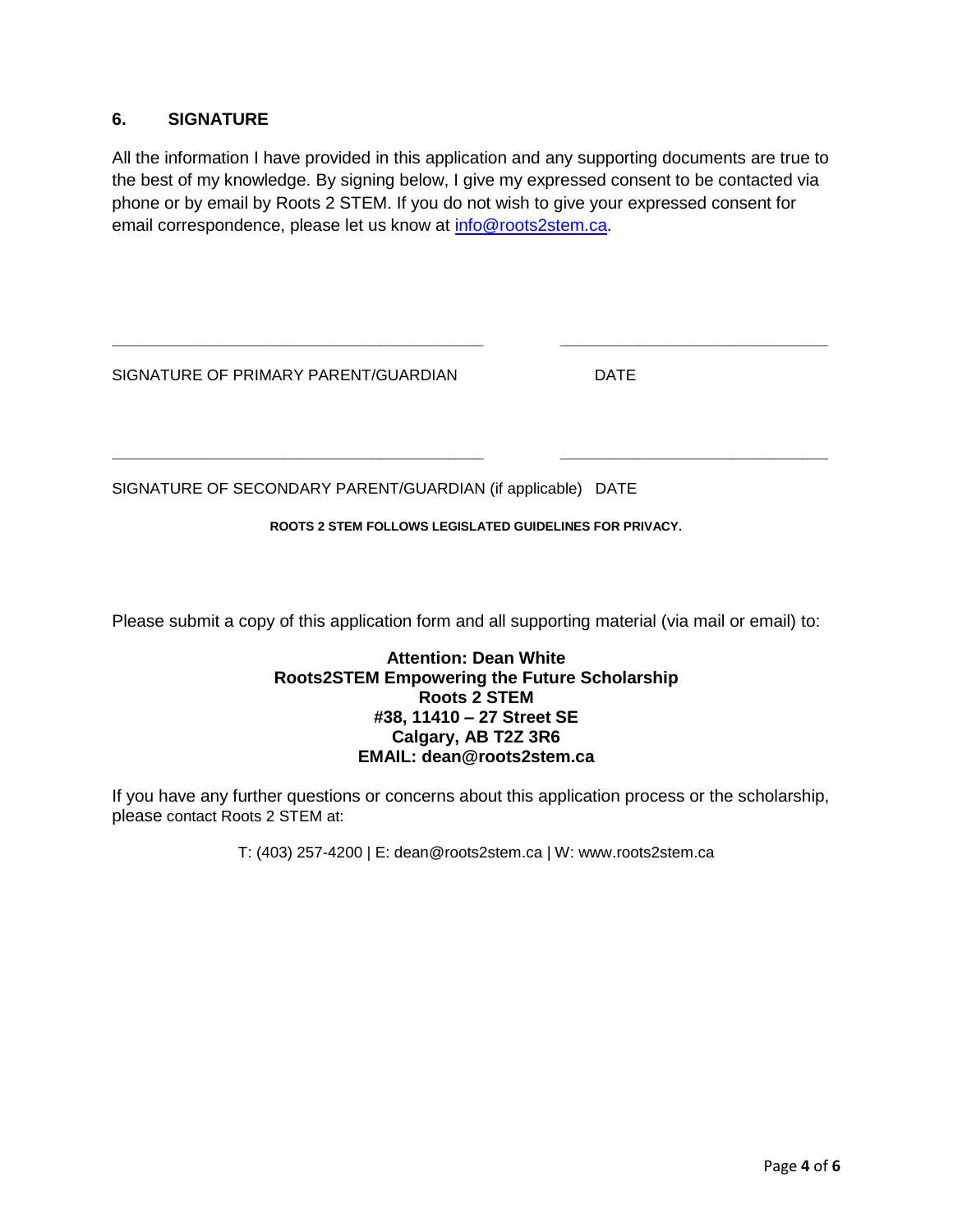

# **REFERRAL FORM**

The Roots 2 STEM Empowering the Future Scholarship is awarded to youth between the ages of 13 and 16 who are passionate about STEM (Science, Technology, Engineering and Mathematics) and who are inspired by learning through hands-on activities. Scholarships are awarded for a variety of Roots 2 STEM programs, including home education courses, the Junior Engineers Program (on-going program running from September to June) and weekly summer camps.

This referral form is to be completed by the applicant's referee. Immediate and extended family members are not permitted to be a referee. All referees must be 18 years or older. Please submit a copy of this form (via mail or email) **directly** to Roots 2 STEM:

#### **Attention: Dean White Roots2STEM Empowering the Future Scholarship Roots 2 STEM #38, 11410 – 27 Street SE Calgary, AB T2Z 3R6 EMAIL: dean@roots2stem.ca**

If you have any further questions or concerns about this application process or the scholarship, please contact Roots 2 STEM at:

T: (403) 257-4200 | E: dean@roots2stem.ca | W: www.roots2stem.ca

**\_\_\_\_\_\_\_\_\_\_\_\_\_\_\_\_\_\_\_\_\_\_\_\_\_\_\_\_\_\_\_\_\_\_\_\_\_\_\_\_\_\_\_\_\_\_\_\_\_\_\_\_** \_**\_\_\_\_**\_\_\_\_**\_\_\_\_\_\_\_\_\_\_\_\_\_\_\_\_\_\_**

**\_\_\_\_\_\_\_\_\_\_\_\_\_\_\_\_\_\_\_\_\_\_\_\_\_\_\_\_\_\_\_\_\_\_\_\_\_\_\_\_\_\_\_\_\_\_\_\_\_\_\_\_ \_\_\_\_\_\_\_\_\_\_\_\_\_\_\_\_\_\_\_\_\_\_\_\_\_\_\_**

**\_\_\_\_\_\_\_\_\_\_\_\_\_\_\_\_\_\_\_\_\_\_\_\_\_\_\_\_\_\_\_\_\_\_\_\_\_\_\_\_\_\_\_\_\_\_\_\_\_\_\_\_ \_\_\_\_\_\_\_\_\_\_\_\_\_\_\_\_\_\_\_\_\_\_\_\_\_\_\_**

STUDENT'S FULL NAME

**\_\_\_\_\_\_\_\_\_\_\_\_\_\_\_\_\_\_\_\_\_\_\_\_\_\_\_\_\_\_\_\_\_\_\_\_\_\_\_\_\_\_\_\_\_\_\_\_\_\_\_\_**

PLACE OF EMPLOYMENT EMAIL ADDRESS

ASSOCIATION TO STUDENT LENGTH OF TIME KNOWN

FULL NAME OF REFEREE THE CONTACT PHONE NUMBER